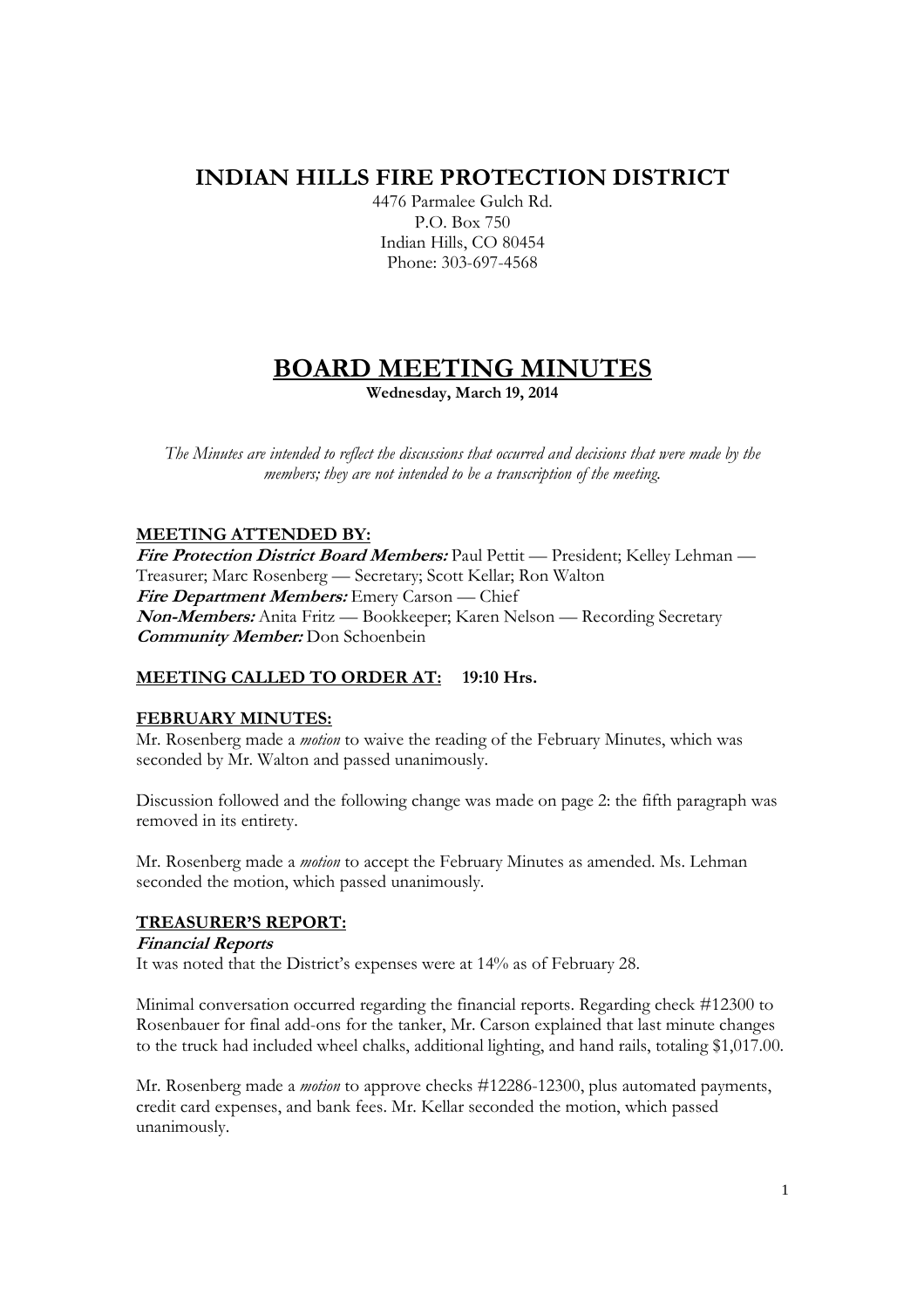#### **DEPARTMENT/OFFICERS' REPORTS:**

**Fire Marshal — Randy Rudloff**  Not present; no report submitted.

# **Chief — Emery Carson**

A report was distributed and various items were discussed. Mr. Carson began by stating that the new tender (apparatus 376) had been picked up from Rosenbauer the previous week and driven back to the District. Discussion followed regarding warranty issues.

Mr. Carson mentioned that he had attended the EMTS grant hearing earlier in the day and would have an answer by May. In further grant news, Mr. Carson said that he had applied for a DNR grant for the community Firewise program.

Finally, Mr. Carson noted that Mr. Toussaint had given his approval for the IGA with Evergreen Fire/Rescue. Mr. Carson recommended that the Board move forward on approving the dispatch IGA.

Mr. Kellar made a *motion* to sign the Intergovernmental Agreement for Joint Emergency Dispatch Services provided by Evergreen Fire/Rescue. Mr. Rosenberg seconded the motion, which passed unanimously.

#### **Assistant Chief — Marc Rosenberg**

Present; no report submitted. Mr. Rosenberg shared that he had learned a lot about the new tender during the drive back and that it had passed a pump test at altitude. He mentioned that next Tuesday's Department training would focus on the new truck.

#### **Fire Captain — Scott Case**

Not present; no report submitted.

#### **EMS Captain — Bob Fager**

Not present; no report submitted.

#### **OLD BUSINESS:**

#### **Fire Trucks Plus Lawsuit**

Brief discussion occurred regarding the status of the lawsuit. Mr. Pettit shared an email that he had received earlier in the day from Mr. Nahmias. After conversation, it was agreed that Mr. Pettit would schedule a teleconference for the following week for all Board members as well as Mr. Nahmias regarding progress that had been made and plans for moving forward.

#### **NEW BUSINESS:**

#### **Election Judges**

Conversation occurred about who might serve as judges for the upcoming election, what the work involves, how many hours the work might entail, how much the judges would be paid, and whether meals would be provided for the judges on election day.

Mr. Walton made a *motion* to hire up to three election judges, pay them \$15 per hour for their time, and reimburse them the standard IRS rate of \$.565 per mile for any requisite driving to